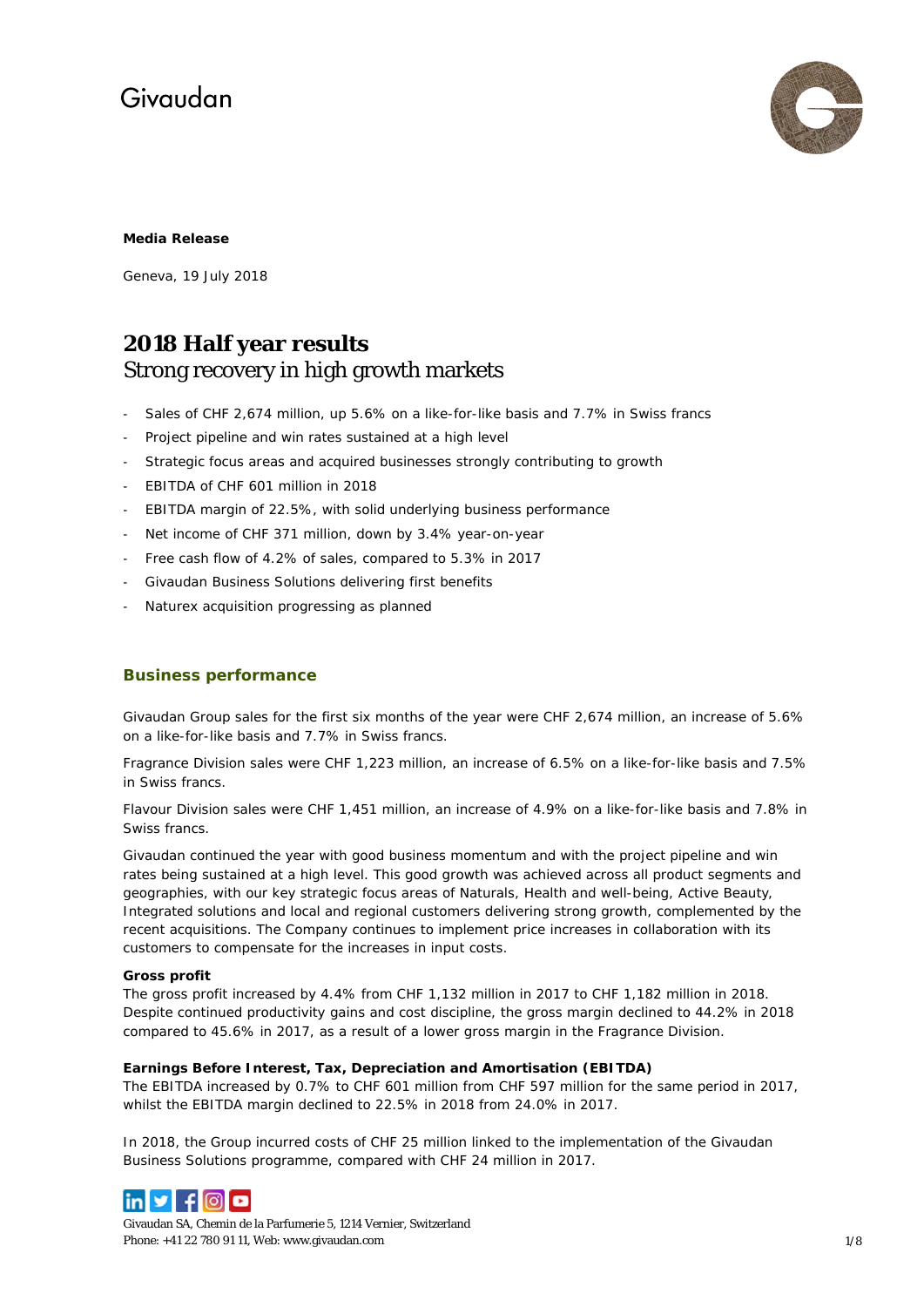

Geneva, 19 July 2018

#### **Operating income**

The operating income was stable at CHF 489 million, the same level as in 2017. When measured in local currency terms, the operating income decreased by 4.4%. The operating margin decreased to 18.3% in 2018 from 19.7% in 2017.

### **Financial income and expense**

Financing costs were CHF 23 million in the first half of 2018, versus CHF 21 million for the same period in 2017, with lower interest rates partially compensating for the increase in net debt in the Group. Other financial expense, net of income, was CHF 35 million in 2018 versus CHF 17 million in 2017, largely as a result of increased foreign currency losses in markets where currencies could not be hedged, most notably in Argentina.

The interim period income tax expense as a percentage of income before taxes was 14% in 2018, compared with 15% for the same period in 2017.

#### **Net income**

The net income for the first six months of 2018 was CHF 371 million compared to CHF 384 million in 2017, a decrease of 3.4%, resulting in a net profit margin of 13.9% versus 15.5% in 2017. Basic earnings per share were CHF 40.26 versus CHF 41.70 for the same period in 2017.

#### **Cash flow**

Givaudan delivered an operating cash flow of CHF 269 million for the first six months of 2018, the same level as in 2017.

Working capital was relatively stable at 28.7% of sales compared to 27.4% in 2017, temporarily impacted by increased inventory levels.

Total net investments in property, plant and equipment were CHF 122 million, compared to CHF 96 million incurred in 2017, largely driven by the Group's continued investments to support growth in high growth markets and in the Zurich Innovation Centre (ZIC) in Switzerland. Intangible asset additions were CHF 21 million in 2018, compared to CHF 27 million in 2017, as the Company continues to invest in its IT platform capabilities, including those to support the introduction of the Givaudan Business Solutions organisation. Total net investments in tangible and intangible assets were 5.3% of sales, compared to 5.0% in 2017.

Operating cash flow after net investments was CHF 126 million, versus the CHF 146 million recorded in 2017. Free cash flow, defined as operating cash flow after investments and interest paid, was CHF 113 million in the first half of 2018, versus CHF 132 million for the comparable period in 2017. As a percentage of sales, free cash flow in the first six months of 2018 was 4.2%, compared to 5.3% in 2017.

### **Financial position**

Givaudan's financial position remained strong at the end of June 2018. Net debt at June 2018 was CHF 2,394 million, up from CHF 1,074 million at December 2017, with the increase driven by the Group's acquisitions and investment programme, as well as the payment of the annual dividend of CHF 534 million in the first quarter of 2018. The leverage ratio was 38% compared to 21% at the end of 2017.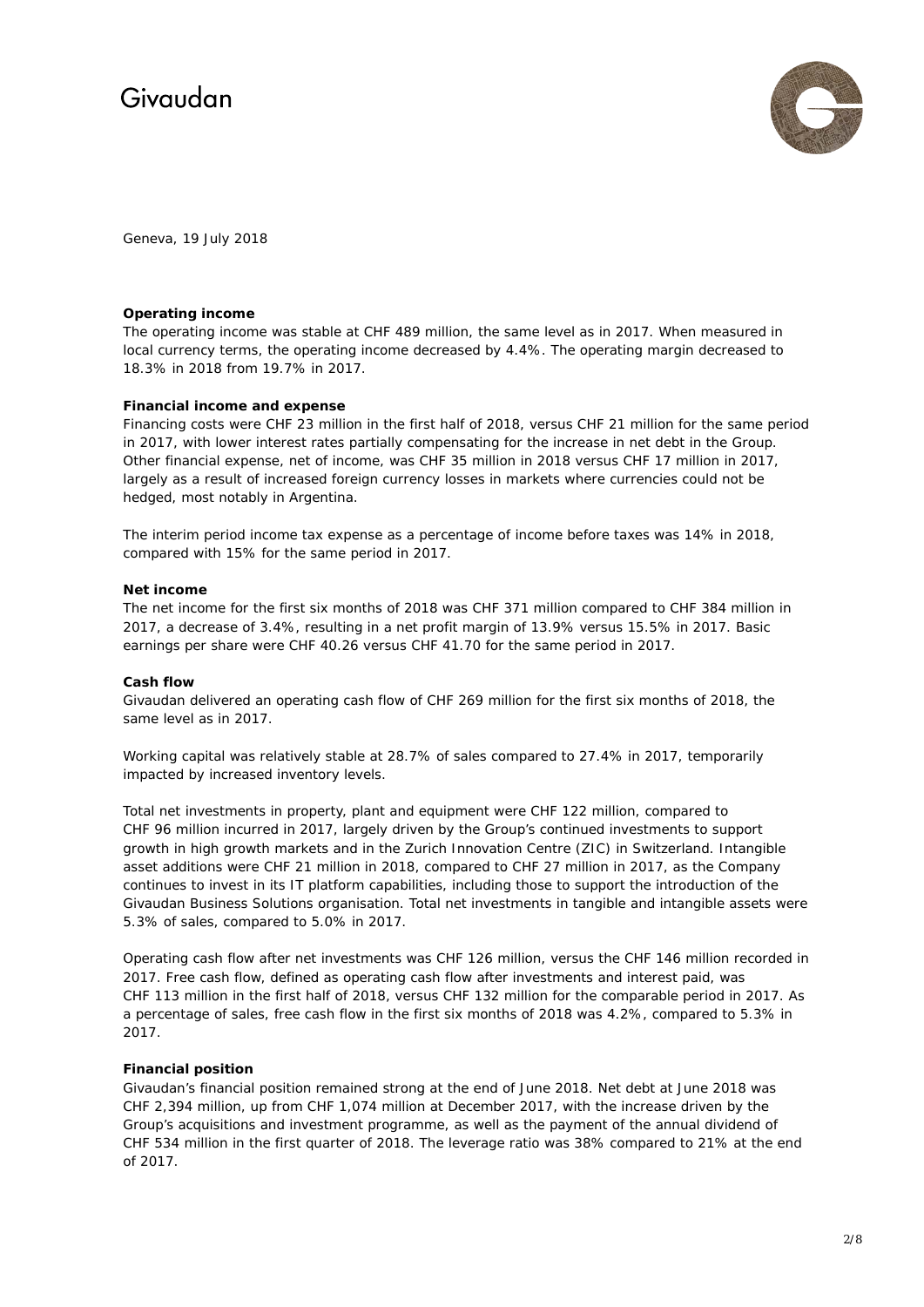

Geneva, 19 July 2018

### **Givaudan Business Solutions**

As announced in July 2016, and in line with the 2020 strategy, the Company is now in the implementation phase of Givaudan Business Solutions (GBS), a global organisational unit providing best-in-class internal processes and services.

GBS will increase internal efficiencies and leverage best practices from across the organisation, enabling the Group to deliver with excellence.

The Company will make an investment of CHF 170 million until mid-2020, in order to transition to the GBS organisational structure and way of working. The investment will generate annual recurring savings of CHF 60 million once fully implemented and will allow Givaudan to continue investing in growth and innovation.

The progressive implementation of GBS is fully in line with the plan and will deliver the first financial benefits in 2018 of CHF 20 million.

### **Naturex**

As announced in March 2018 and in June 2018, Givaudan has acquired 40.5% of the shares of Naturex, a French public listed company, for EUR 135 per share and a total consideration of EUR 523 million and has launched a mandatory cash tender offer for all remaining outstanding shares of Naturex at EUR 135 per share. Givaudan has secured all necessary regulatory approvals and the Board of Directors and Management of Naturex are fully supportive of the transaction.

Naturex is an international leader in plant extraction and the development of natural ingredients and solutions for the food, health and beauty sectors. Naturex is headquartered in Avignon, France and reported sales of EUR 405 million in 2017, operates from 16 production sites around the world and employs 1,700 people.

### **2020 guidance: Responsible growth. Shared success.**

The Company's 2020 ambition is to create further value through profitable, responsible growth. Building on the first two years of this strategic cycle in 2016 and 2017, Givaudan's 2020 ambition is built on the three strategic pillars of 'Growing with our Customers', 'Delivering with Excellence', and 'Partnering for Shared Success'.

As part of the Company's 2020 strategy, Givaudan also seeks to create value through targeted acquisitions, which complement existing capabilities in providing winning solutions for its customers. Since 2014 Givaudan has announced eight acquisitions, which are fully in line with the growth pillars within the Company's 2020 strategy.

Ambitious financial targets are a fundamental part of Givaudan's strategy. We aim to outpace the market with 4-5% sales growth and a free cash flow of 12-17% of sales, both measured as an average over the five-year period of our strategy cycle. It is Givaudan's intention to maintain its current dividend practice as part of this ambition.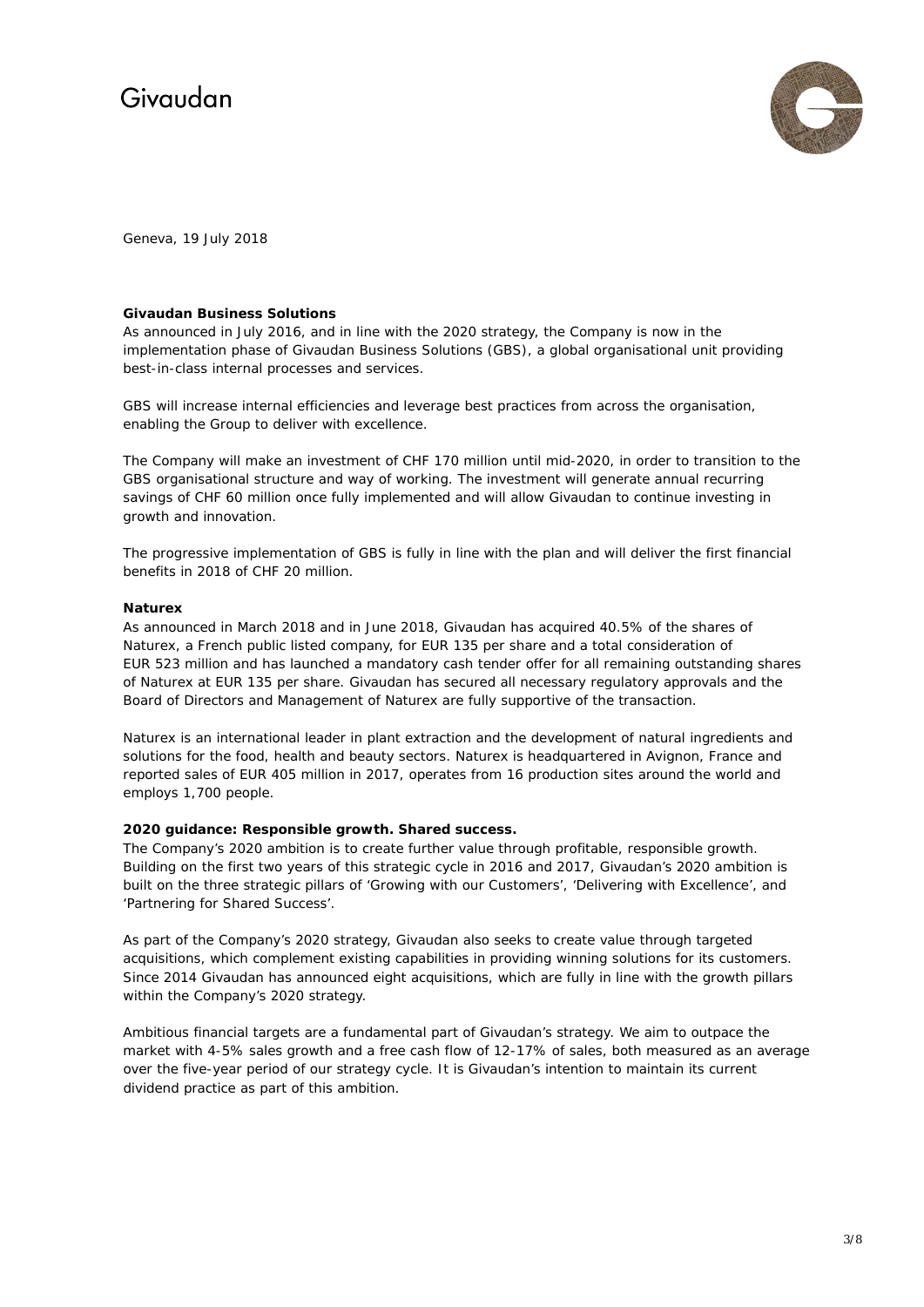

Geneva, 19 July 2018

### **Key figures**

| For the six months ended 30 June, in millions of Swiss francs except per share data | 2018  | 2017  |
|-------------------------------------------------------------------------------------|-------|-------|
| <b>Group sales</b>                                                                  | 2,674 | 2,483 |
| - Fragrance sales                                                                   | 1,223 | 1,137 |
| - Flavour sales                                                                     | 1,451 | 1,346 |
| <b>Gross profit</b>                                                                 | 1,182 | 1,132 |
| - as % of sales                                                                     | 44.2% | 45.6% |
| EBITDA <sup>a</sup>                                                                 | 601   | 597   |
| - as % of sales                                                                     | 22.5% | 24.0% |
| <b>Operating income</b>                                                             | 489   | 489   |
| - as % of sales                                                                     | 18.3% | 19.7% |
| Income attributable to equity holders of the parent                                 | 371   | 384   |
| - as % of sales                                                                     | 13.9% | 15.5% |
| Earnings per share - basic (CHF)                                                    | 40.26 | 41.70 |
| Earnings per share - diluted (CHF)                                                  | 39.84 | 41.37 |
| Operating cash flow                                                                 | 269   | 269   |
| - as % of sales                                                                     | 10.1% | 10.8% |
| Free cash flow                                                                      | 113   | 132   |
| - as % of sales                                                                     | 4.2%  | 5.3%  |

| In millions of Swiss francs, except for employee data | 30 June<br>2018 | 31 December<br>2017 |
|-------------------------------------------------------|-----------------|---------------------|
| - Current assets                                      | 3,368           | 2,854               |
| - Non-current assets                                  | 4,688           | 4,455               |
| <b>Total assets</b>                                   | 8,056           | 7,309               |
| - Current liabilities                                 | 2,132           | 1,525               |
| - Non-current liabilities                             | 2,485           | 2,246               |
| - Equity                                              | 3,439           | 3,538               |
| <b>Total liabilities and equity</b>                   | 8,056           | 7,309               |
| Number of employees                                   | 11,710          | 11,170              |

a. EBITDA: Earnings Before Interest (and other financial income (expense), net), Tax, Depreciation and Amortisation. This corresponds to operating income before depreciation, amortisation and impairment of long-lived assets.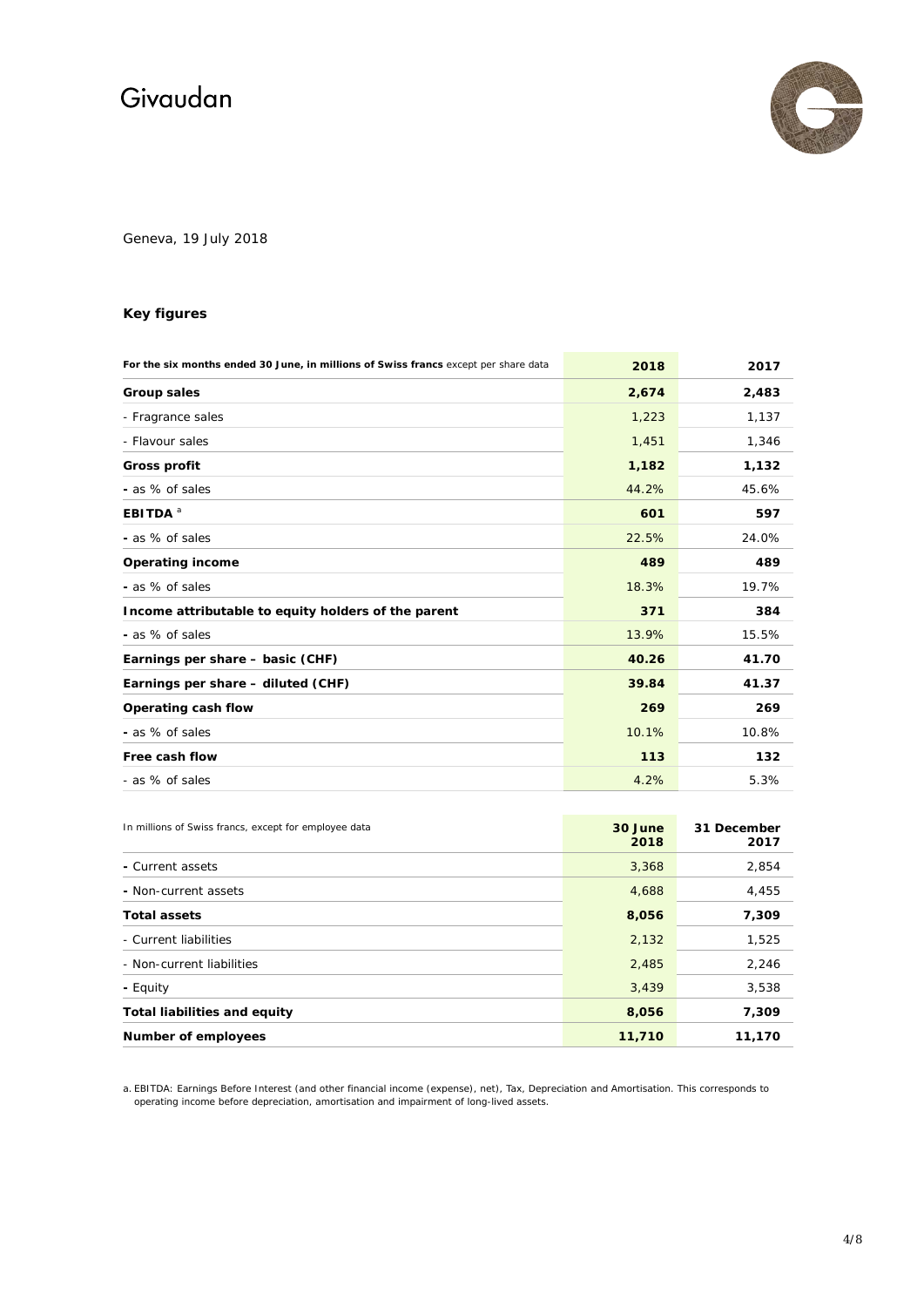

Geneva, 19 July 2018

#### **Sales performance**

For the six months ended 30 June, in millions of Swiss francs

|              | 2017  |     | LFL Acquisitions<br>impact | Currency | 2018  | LFL* | Change %<br>In CHF |
|--------------|-------|-----|----------------------------|----------|-------|------|--------------------|
| Group        | 2,483 | 140 | 42                         | 9        | 2,674 | 5.6% | 7.7%               |
| - Fragrances | 1,137 | 74  | 6                          | 6        | 1,223 | 6.5% | 7.5%               |
| - Flavours   | 1,346 | 66  | 36                         | 3        | 1.451 | 4.9% | 7.8%               |

### **Sales evolution by market**

|                     |       | January to June 2018, in millions of Swiss francs |      |               |
|---------------------|-------|---------------------------------------------------|------|---------------|
|                     | 2018  | 2017                                              |      | Change %      |
|                     |       |                                                   |      | $LFL*$ In CHF |
| Mature markets      | 1.531 | 1.415                                             | 4.0% | $8.4\%$       |
| High growth markets | 1.143 | 1.068                                             | 7.8% | 6.7%          |

LFL = Like-for-like, which excludes the impact of currency, acquisitions and disposals

### **Fragrance Division**

Fragrance Division sales were CHF 1,223 million, an increase of 6.5% on a like-for-like basis and an increase of 7.5% in Swiss francs over 2017. The sales of the Fragrance Division include one month of sales from the recently acquired Fragrance company, Expressions Parfumées.

Total sales for Fragrance Compounds (Fine Fragrances and Consumer Products combined) increased by 6.2% on a like-for-like basis. In Swiss francs, sales of compounds increased to CHF 1,057 million from CHF 987 million in 2017.

Fine Fragrance sales strongly increased by 15.6% on a like-for-like basis against a weaker comparable period in 2017, driven by double-digit growth in all regions.

Consumer Products sales increased by 3.9% on a like-for-like basis with balanced growth across all customer groups and geographies.

Sales of Fragrance Ingredients and Active Beauty increased by 8.2% on a like-for-like basis with a double-digit growth in Active Beauty and good sales momentum in Fragrance Ingredients.

The EBITDA of the Fragrance Division decreased to CHF 250 million in 2018 compared to CHF 276 million for the first six months of 2017. The reduction is largely due to the impact of a single significant supply disruption of a major supplier of fragrance ingredients, which has impacted the fragrance industry. In the first six months of 2018, the division incurred costs associated with the GBS project of CHF 25 million, compared to CHF 24 million in 2017. The EBITDA margin decreased to 20.4% in 2018 from 24.2% in 2017.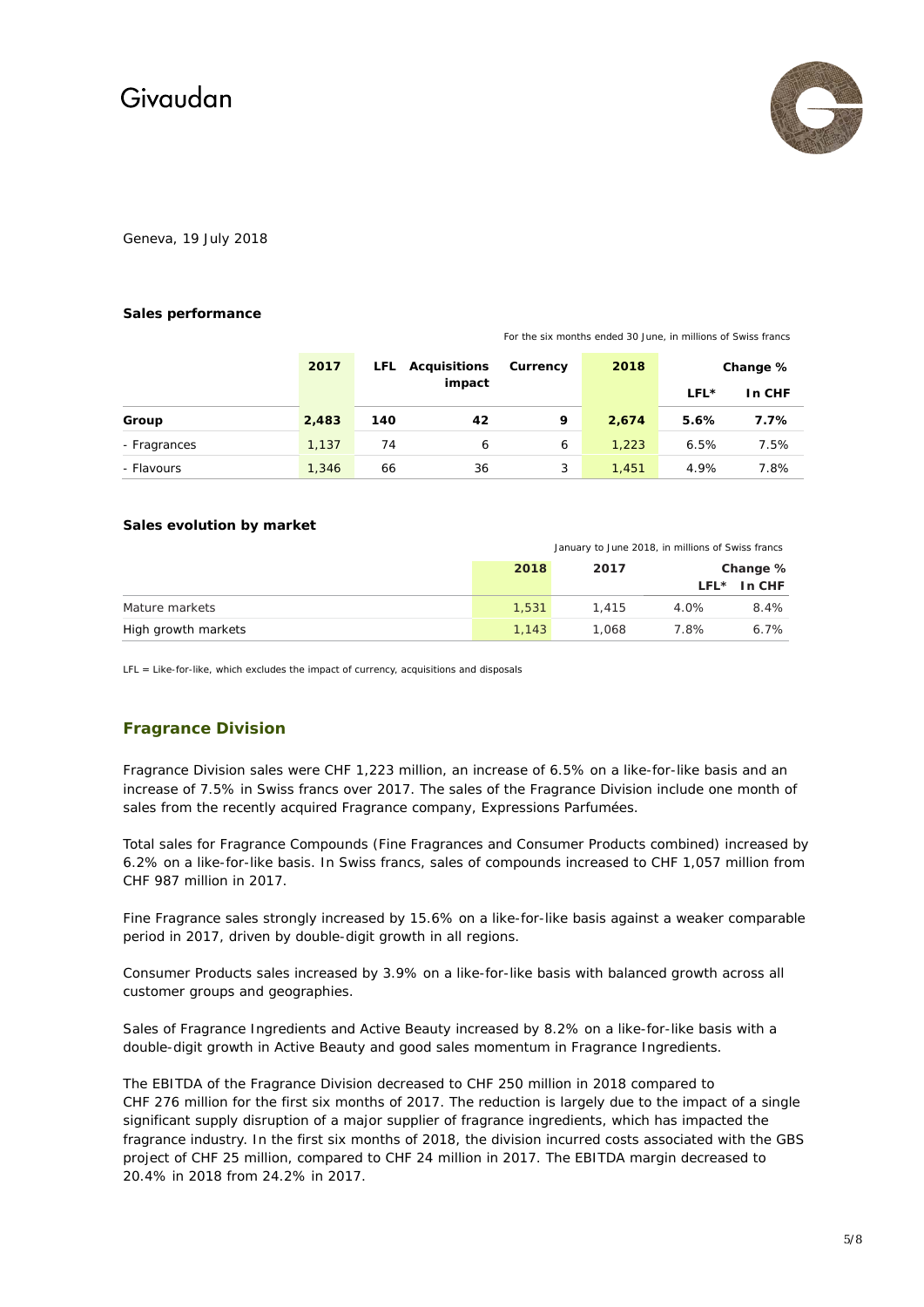

Geneva, 19 July 2018

The operating income decreased by 11.9% to CHF 203 million in 2018, versus CHF 231 million for the same period in 2017. The operating margin decreased to 16.6% in 2018 from 20.3% in 2017.

### **Fine Fragrances**

Fine fragrance sales increased 15.6% on a like-for-like basis with double-digit growth recorded in all regions. These gains were driven by sustained high level of new business wins across all customer groups combined with volume growth on established business at key accounts.

On a regional basis, Western Europe was driven by the strong results of the new business wins. Performance in North America was led by new launches as well as volume gains on established business. In Latin America, the business sustained a positive momentum with new wins and volume growth at a number of accounts driving solid results.

Givaudan's perfumes continued to be recognised at major award ceremonies in Latin America, the USA and Europe across both men's and women's categories, recognising the excellence of our teams in crafting products that consumers love.

### **Consumer Products**

Consumer Products sales increased by 3.9% on a like-for-like basis. The growth was delivered in both high growth and mature markets and across all customer groups.

On a regional basis, in Latin America the growth was balanced across sub-regions, with local and regional customers recording double-digit growth in Fabric Care and personal care, whilst international customers reported strong performance in Home Care. Asia delivered solid growth driven by all customer groups and across all sub-regions, including double-digit growth in the South Asia sub-region and in the product segments of Oral Care and Home Care. In Europe, Africa and the Middle East, the sales increase was driven by good performance across all sub-regions and segments, including doubledigit growth in Home Care. Sales in North America decreased largely due to a sales decline with international customers in the fabric care segment, although local and regional customers performed well and recorded increases in all segments.

On a product segment basis, all segments contributed to the sales growth led by Home Care, Oral Care, Fabric Care and Personal Care.

### **Fragrance Ingredients and Active Beauty**

Sales of Fragrance Ingredients and Active Beauty increased by 8.2% on a like-for-like basis. Active Beauty sales delivered a double-digit growth driven mainly by the strong performance of local and regional customers. Fragrance Ingredients experienced good growth in the first six months compared to 2017.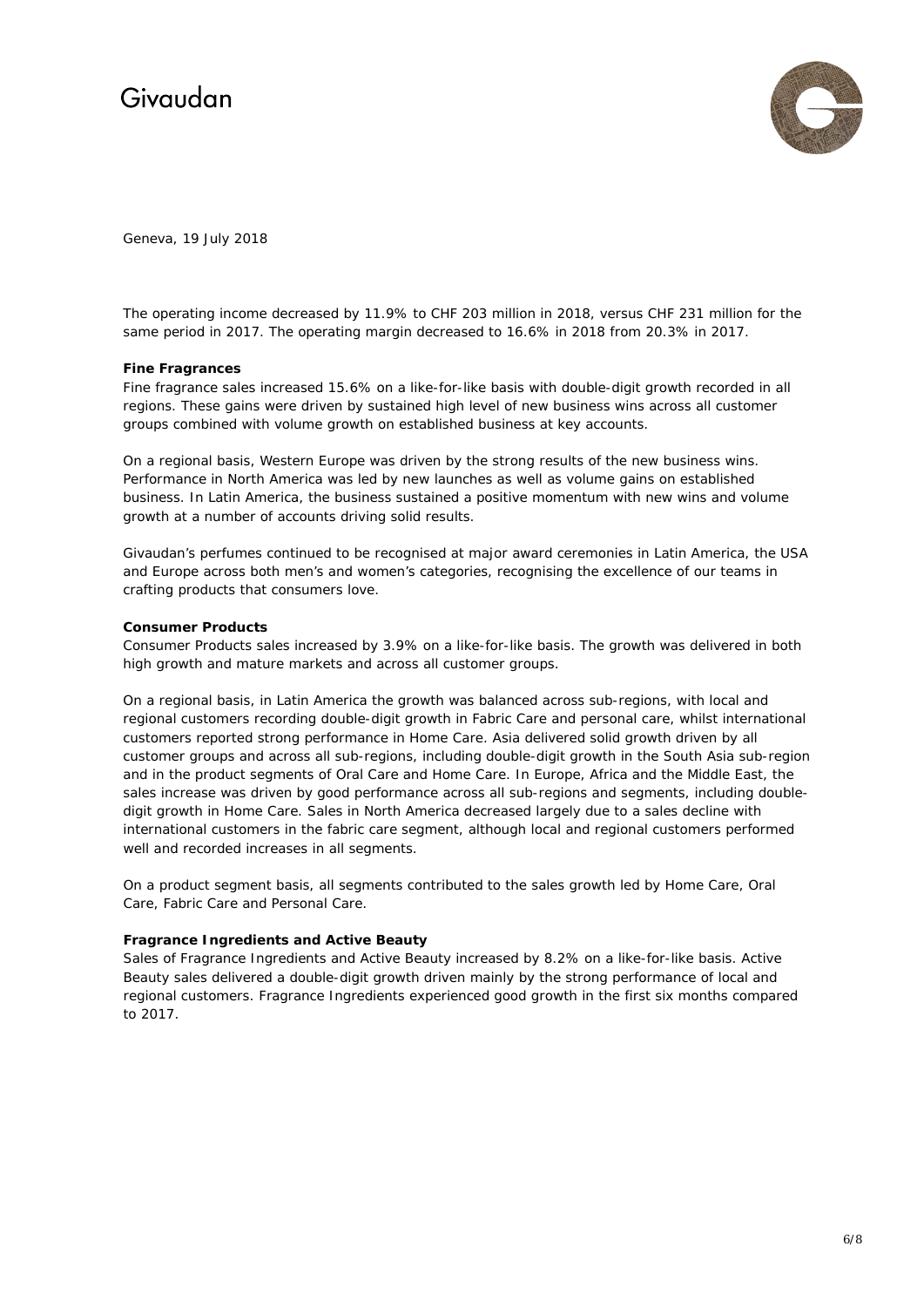

Geneva, 19 July 2018

### **Flavour Division**

Flavour Division sales were CHF 1,451 million, an increase of 4.9% on a like-for-like basis and 7.8% in Swiss francs. Including Vika, acquired in September 2017, and Centroflora Nutra, acquired in May 2018, the growth was 7.4% in local currency.

From a segment perspective, Beverages, Dairy, Sweet Goods and Snacks were the main contributors to the division's growth, with all segments showing positive gains. In our key strategic focus areas under the 2020 strategy, sales increased at double-digit levels in Health & well-being and in high single-digit in Naturals.

All regions delivered robust growth with a high level of new wins in the key segments.

The EBITDA increased to CHF 351 million in 2018 from CHF 321 million for the first six months of 2017, with continued productivity gains and cost discipline contributing to the increase. The EBITDA margin was 24.2% in 2018, up from 23.9% in 2017.

The Operating Income increased to CHF 286 million in 2018 from CHF 258 million for the same period in 2017. The Operating Margin increased to 19.7% in 2018 from 19.2% in 2017.

### **Asia Pacific**

Sales in Asia Pacific grew by 7.0% on a like-for-like basis, with Singapore, India and China delivering double-digit growth, whilst Indonesia, Thailand and Malaysia delivered good results.

In the mature markets growth was driven by double-digit growth in Singapore and positive performance from Japan.

Local and regional customers continued to grow strongly across the regions, whilst from a segment perspective, all segments contributed significantly to the growth led by Beverages, Dairy, Savoury and Snacks.

### **Europe, Africa and Middle East**

Sales increased 5.0% on a like-for-like basis across all segments, with good growth in Central and Eastern Europe, led by Russia, Ukraine and Greece. In Africa and the Middle East, Egypt and South Africa contributed positively to the regional performance which was partially offset by challenging market conditions across the Middle East. The mature markets of Western Europe delivered good results, with double-digit growth in UK & Ireland, Belgium, Switzerland and Sweden.

### **North America**

On a like-for-like basis, sales in North America grew by 1.3% in 2018, against a strong comparable of 8.9% in 2017. The performance was a result of new wins and the growth of existing business in the area of Beverages and Dairy.

### **Latin America**

Latin America Sales increased by 11.7%, with double-digit sales growth in Argentina, Mexico, Colombia and Brazil, where the economic situation is recovering. The strong growth came from all segments, led by Beverages, Dairy, Savoury and Snacks.